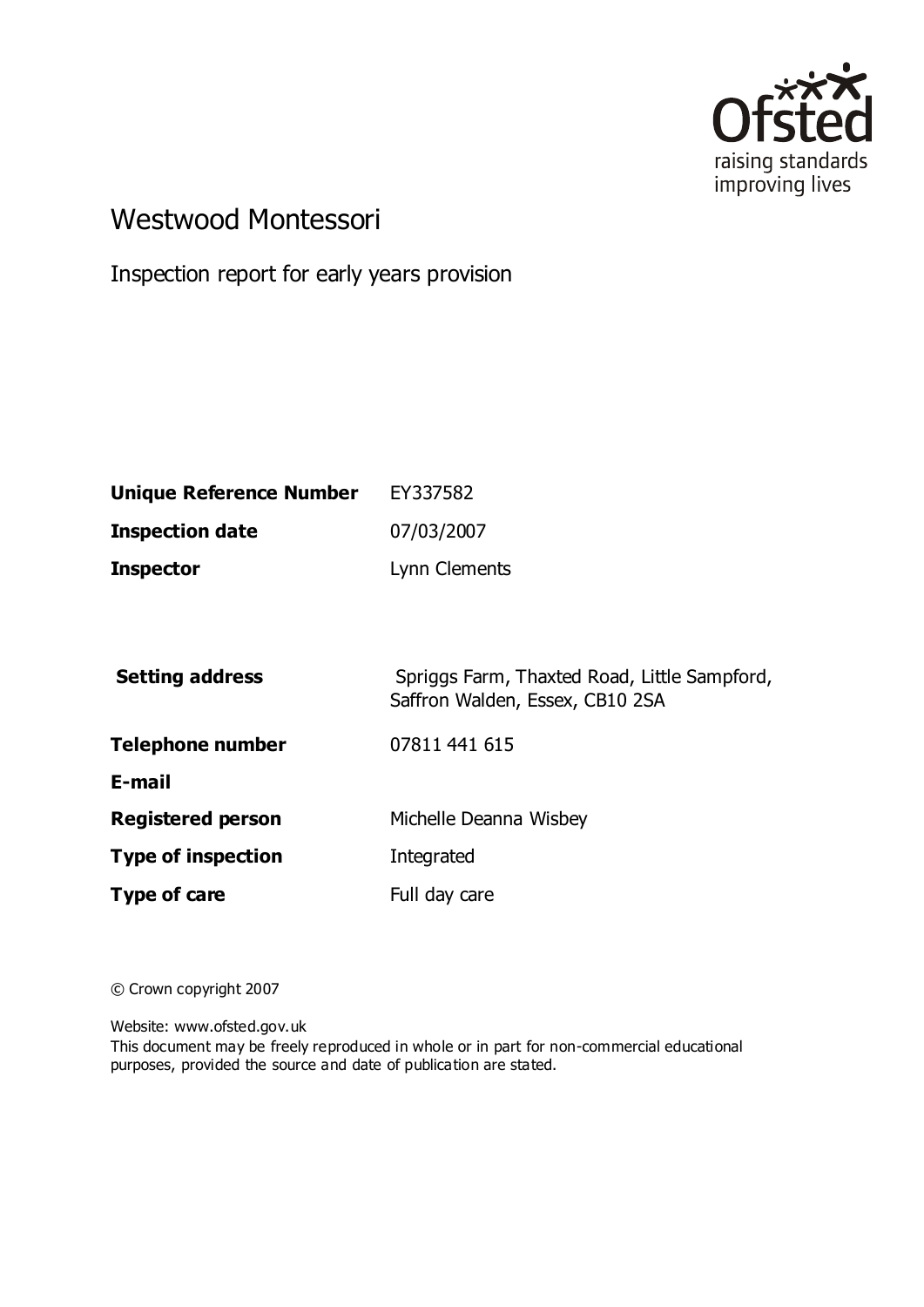# **ABOUT THIS INSPECTION**

The purpose of this inspection is to assure government, parents and the public of the quality of childcare and, if applicable, of nursery education. The inspection was carried out under Part XA Children Act 1989 as introduced by the Care Standards Act 2000 and, where nursery education is provided, under Schedule 26 of the School Standards and Framework Act 1998.

This report details the main strengths and any areas for improvement identified during the inspection. The judgements included in the report are made in relation to the outcomes for children set out in the Children Act 2004; the National Standards for under 8s day care and childminding; and, where nursery education is provided, the Curriculum guidance for the foundation stage.

The report includes information on any complaints about the childcare provision which Ofsted has received since the last inspection or registration or 1 April 2004 whichever is the later.

The provider must give a copy of this report to all parents with children at the setting where reasonably practicable. The provider must give a copy of the report to any other person who asks for one, but may charge a fee for this service (The Day Care and Childminding (inspection) (England) Regulations 2005 No 2300 Regulations 5 and 6).

#### **The key inspection judgements and what they mean**

Outstanding: this aspect of the provision is of exceptionally high quality Good: this aspect of the provision is strong Satisfactory: this aspect of the provision is sound Inadequate: this aspect of the provision is not good enough

For more information about early years inspections, please see the booklet *Are you* ready for your inspection? which is available from Ofsted's website: www.ofsted.gov.uk

# **THE QUALITY AND STANDARDS OF THE CARE AND NURSERY EDUCATION**

On the basis of the evidence collected on this inspection:

The quality and standards of the care are good. The registered person meets the National Standards for under 8s day care and childminding.

The quality and standards of the nursery education are good.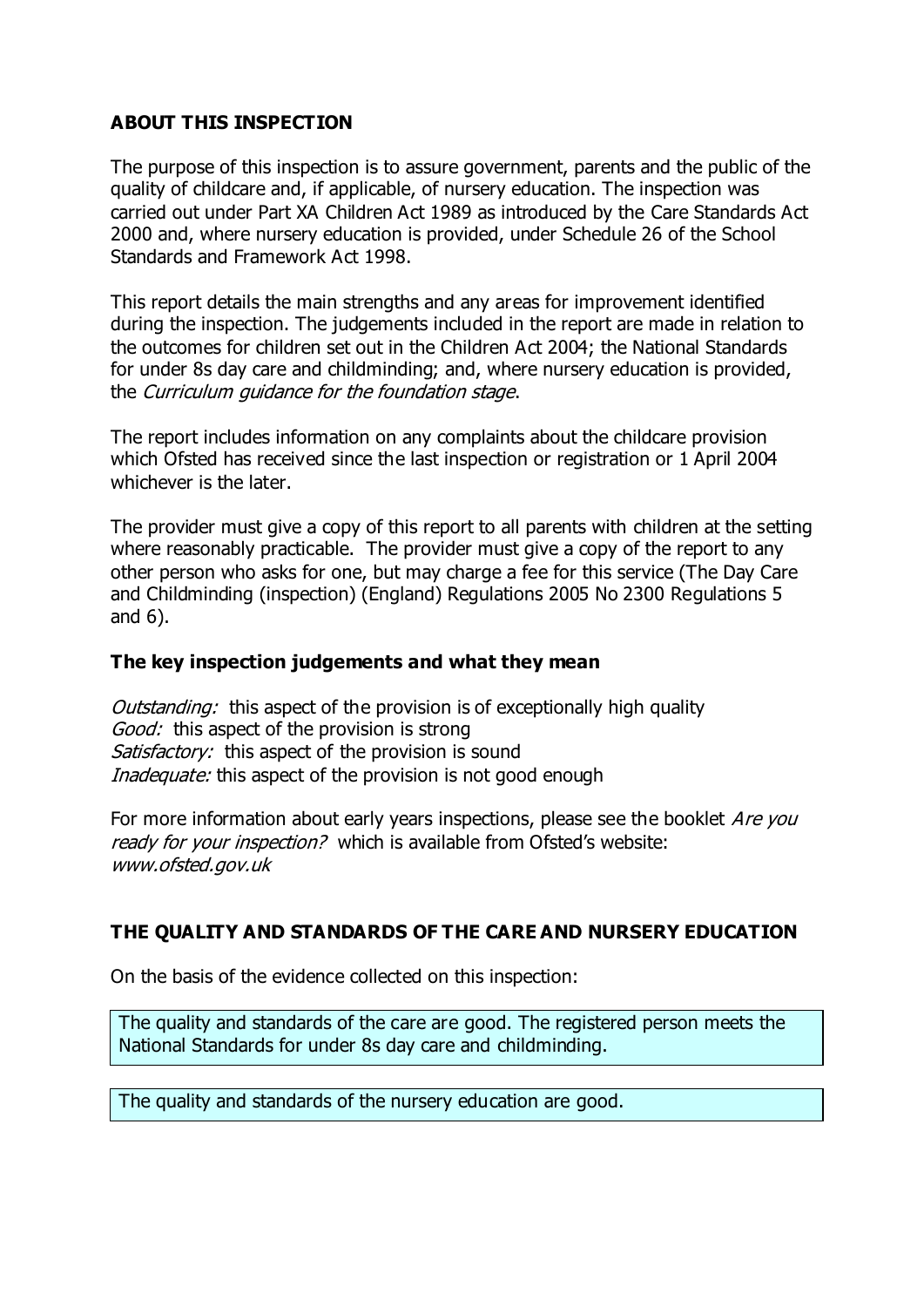# **WHAT SORT OF SETTING IS IT?**

Westwood Montessori was registered in 2006. Westwood operates from a purpose built converted farm building on the outskirts of Thaxted. The pre-school offers care to children from the local and surrounding communities. It is the sister pre-school of Maynard Montessori which is situated in the grounds of Stebbing primary school.

Westwood Montessori is registered to provide care for a maximum of 60 children at any one time. There are currently 52 children on roll. This includes 30 funded children. Staff have strategies in place to support children with learning difficulties and/or disabilities.

The nursery is open from 09.00 to 15.00 each week day during term time only. Children attend for a variety of sessions.

The nursery employs seven members of staff. Of the staff four, including the manager hold appropriate early years qualifications. Three staff are working towards recognised qualifications. The setting receives support from the local authority and Pre-school Learning Alliance.

#### **THE EFFECTIVENESS OF THE PROVISION**

#### **Helping children to be healthy**

The provision is satisfactory.

Children are beginning to learn about the importance of personal hygiene through regular daily routines. They wash their hands after using the toilet and before eating or joining in cooking activities. However, opportunities for them to engage in discussions with members of staff about why they need to wash their hands are limited. Children currently use the same hand towel to dry their hands after washing which increases the risk of cross contamination. A clear sick child policy is implemented in practice and shared with parents to prevent the spread of infection. Up-to-date records are in place to ensure children's individual needs are met and respected. Staff obtain clear written instructions from parents about medicines and all relevant permissions are in place to protect children in an emergency. All members of staff have completed first aid training enabling them to respond and care for children appropriately in the event of an accident.

Children benefit from the sound knowledge and understanding held by staff with regard to childhood nutrition. They enjoy healthy snacks, with fresh fruit or vegetables every day. Diverse fruit and vegetable tasting days provides opportunities for children to explore their personal likes or dislikes. Parents are encouraged to support the schools healthy eating programme by providing suitable packed lunches. Children also learn about foods which are good for you and those which are not so good as they discuss healthy eating during topics, join in cooking activities and grow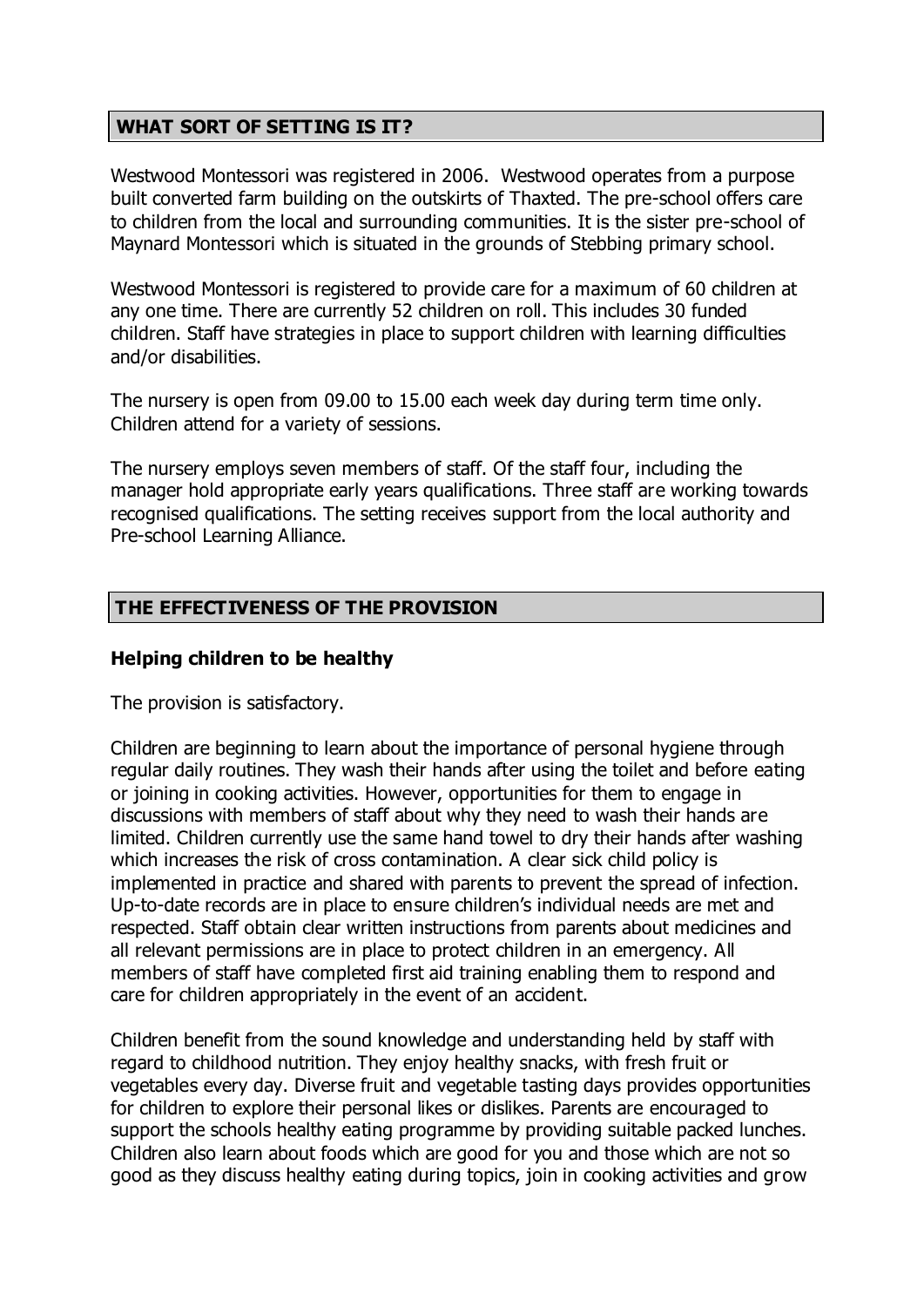their own fruits and vegetables in the settings garden. They learn to lead a healthy lifestyle; taking part in regular exercise such as playing in the garden or taking nature walks in the surrounding country side. Children use large apparatus with increasing control and show good spatial awareness as they ride wheeled toys and negotiate the available space both inside and outside. They manipulate malleable materials, such as, play dough, pulling and stretching it into various shapes or creating 3D models, such as, duck ponds. They enjoy outings to local wildlife parks, zoo's and farms which provide opportunities for them to learn about the world on their door-step.

Staff have completed the 'Birth to three matters' training which they have successfully implemented in their practice to support younger children. They have also introduced 'Bridging the Gap' which enables children to move smoothly from the 'Birth to three matters' framework into the Foundation Stage when they reach their third birthday.

#### **Protecting children from harm or neglect and helping them stay safe**

The provision is good.

The very good organisation of the play space along with thorough daily risk assessments of all child accessible areas ensures the environment remains safe for children. Toys and resources are regularly checked and cleaned so they remain in good condition for the children to use. The provision of excellent child accessible storage in every classroom encourages children to extend their own play and learning. Staff support and encourage children to care for their environment by adopting the Montessori philosophy of tiding away between each activity; this also ensures the play space is kept free from tripping hazards and helps children to learn about the importance of doing things for themselves.

Children are supervised at all times. Staff take positive steps to help them understand how to keep themselves safe. For example, they practise fire escape routines so everyone knows what to do in the event of an emergency. While out and about children learn about the importance of 'road safety'. Staff make the most of other opportunities to help children learn about keeping themselves safe, for instance, during cooking activities children learn about 'hot oven' and 'sharp knives'. Clear child collection procedures are implemented in practice. Staff never allow children to leave with adults they have not met or agreed with parents that it is safe to do so. Security systems are in place to prevent children leaving the building unescorted and visitors are checked prior to entry to protect children from harm.

All staff have completed relevant safeguarding children training and this is up-dated regularly. They have a good knowledge and understanding of child protection procedures and how to make referrals to social services if they believe a child is at risk. Staff act in the best interests of the child at all times to ensure their welfare remains paramount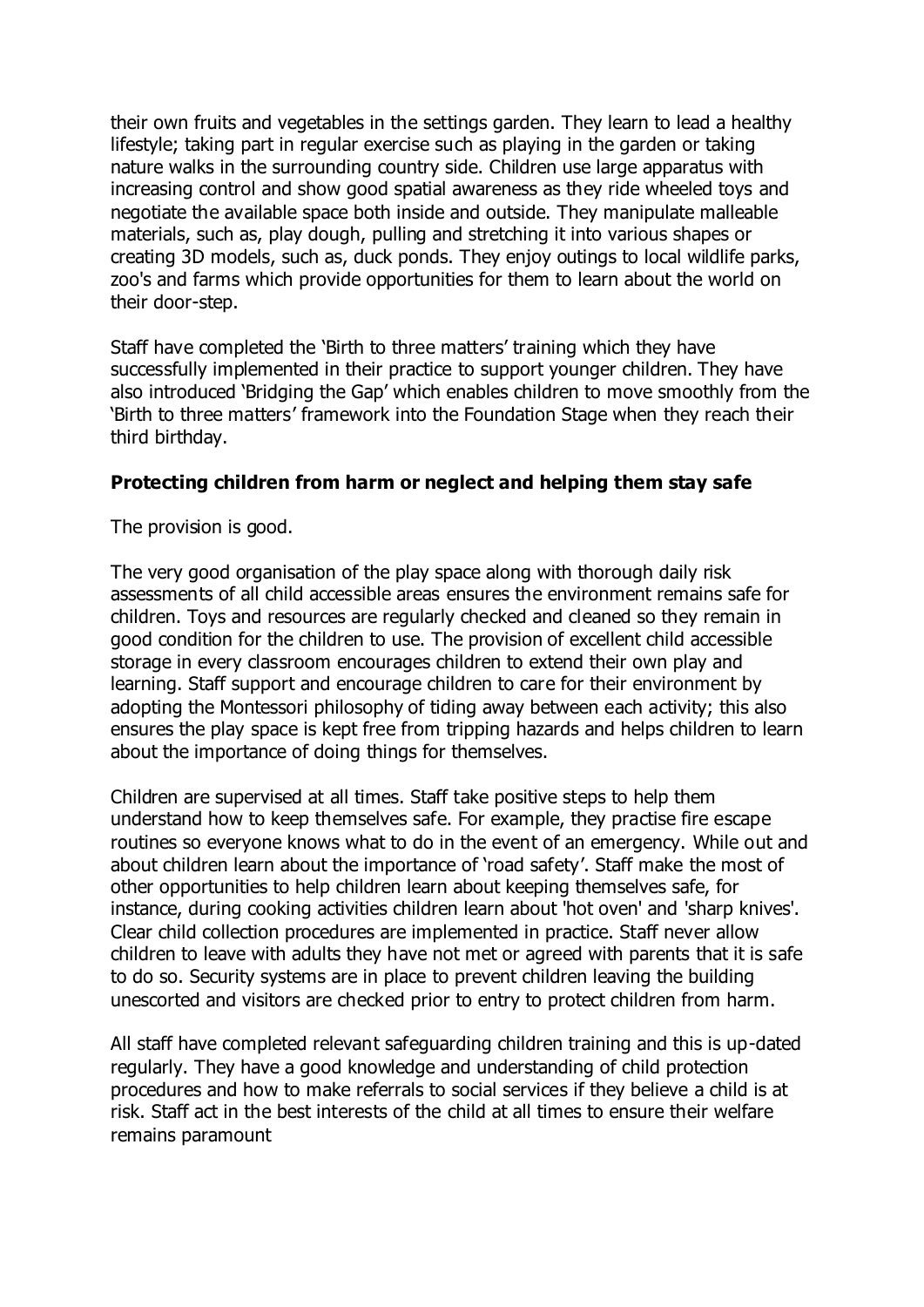# **Helping children achieve well and enjoy what they do**

The provision is good.

Children respond well to new challenges by questioning and using their own initiative. They negotiate with each other as they join in small world play, organising where the village huts and fences will go in their African village. Children join in Montessori practical life experiences, pouring, mixing and discussing their ideas of home. However, opportunities for children to develop their ideas based real or imagined experiences in high quality on-going role play scenarios are limited. Large group activities are organised by well by staff and include children of all ages. Props are used during group story times engaging the children's interest and participation well as they talk about the different exotic fruits 'Handa' collects on her walk through the jungle.

Children under three years follow a programme of activities based on guidance contained in the 'Birth to three matters' framework and the Montessori philosophy. Staff have completed training and use the framework to inform practice. Children take part in planned and free flow activities designed to help them make progress. They are very confident in the setting and in their relationships with each other and staff.

Staff encourage children to be confident and independent. They listen and value what children say, they talk with them about what they are doing and have high expectations of what they can achieve.

#### Nursery Education

The quality of teaching and learning is good. Children are making good progress towards the early learning goals. Staff have a clear understanding of the Foundation Stage. Manager's have recently introduced the 'Keep Track' system which enables staff to monitor children's progress through the stepping stones towards the early learning goals using traditional Montessori methods and activities in conjunction with play and everyday resources. Records of assessment are in place and observations are made by staff which enables them to identify children's next steps for learning to ensure they are making good progress. Differentiation and evaluation of activities is in place to support and challenge children.

Children throughout the setting are independent as they make choices about the activities they investigate or deal with their personal needs. They learn to care for each other, sharing resources and taking turns. Children select and share books. They excitedly use the pictures as clues to the story line when re-telling narratives. They know that reference books provide information about the wider world and topics which interest them. Staff support their emergent writing and reading skills through simple phonics and rhyming words. Children use writing for a purpose as they make their marks when making 'passports' or writing their names on their creations. They show curiosity as learners, observing the changing seasons of the year. Registration time provides opportunities for children to share their news from home or join in topic discussion. Children investigate change as they begin planting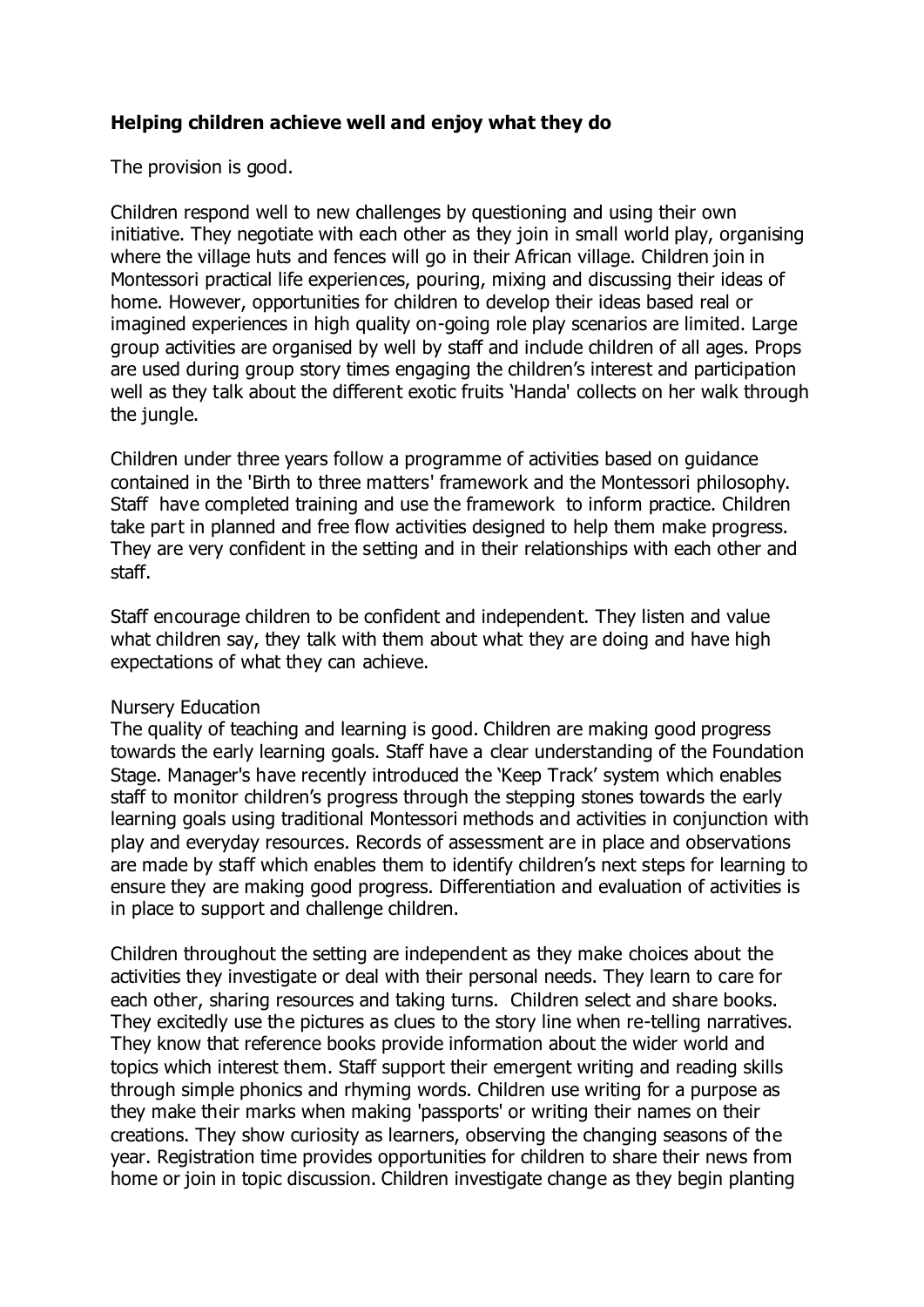and growing fruits and vegetable. However, opportunities for them to investigate information communication technology are limited. Children discover the wider world around them, exploring other cultures and customs, such as, Africa or Chinese New Year. They taste exotic fruits and foods exploring the textures, tastes and smells. Children join in simple songs and rhymes, matching movements to music. They create their own music as they bang African drums and try out various instruments to see what they can do.

Children develop their understanding of numbers as they join in various activities or count each other at registration and snack time. They learn to sequence using the colours and matching different shades. Children explore simple fractions as their share out play-dough so everyone has an equal share. Staff are directly involved in children's learning and all children are treated with equal concern. Children move freely around the classroom, joining in activities which interest them. Children respond well to staff and are willing to try new activities without fear of failure.

#### **Helping children make a positive contribution**

The provision is outstanding.

Children have a secure understanding of the wider society and different cultures. Staff introduce them to a diverse range of customs and communities throughout the world during topics and discussions. Staff provide artefacts for the children to explore and examine, for instance, children carry baskets of fruit on their head or feel what it's like to have their doll babies strapped to their backs just as people do in Africa. Children develop their thoughts and ideas about the wider world as they use maps and globes with increasing confidence. Visitors to the setting include parents and carers who share their skills and resources helping to bring the curriculum to life. Staff work exceptionally hard as a team to ensure there is no bias in their practice in relation to gender, race or disability.

There are very clear and effective procedures in place to support children with learning difficulties and/or disabilities. Support for families is exceptional as staff join net-working meetings and attend reviews in the best interests of the child. One-toone funding is sought and put in place as required to ensure children make progress and can attend the setting safely and confidently. Staff are pro-active and adopt a multi-agency approach as they work closely with other professionals . Excellent procedures are in place for children leaving the setting and moving into mainstream school. Staff work closely with the receiving teachers to aide smooth transitions for children and their families.

Relationships are extremely good at all levels. Children are valued as individuals and they develop positive attitudes towards others. They learn to respect each other and share resources. They negotiate turn taking to ensure everyone has a fair chance. Children benefit from the consistent routines and a secure approach to their care. For example, they talk with each other and members of staff about being kind to each other. Staff validate positive behaviour using plenty of descriptive praise and encouragement which raises children's confidence and self esteem.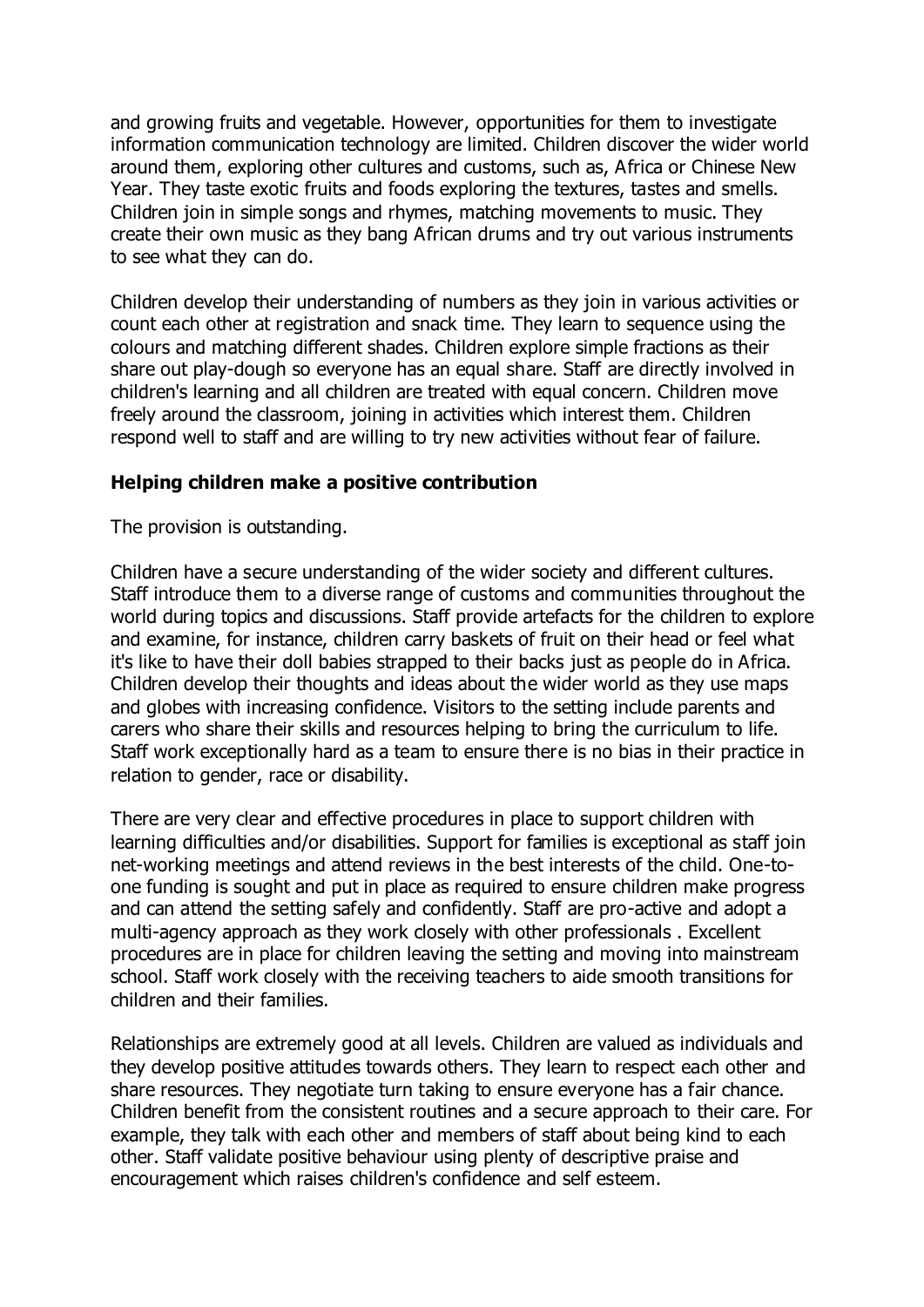Parents are respected and open communications both written and verbal take place regularly to support all children. Forums are organised to ensure everyone has a voice. Notice boards provide excellent information for parents concerning all aspects of the pre-school. Policies and procedures are displayed. Newsletters and emails are sent out regularly encouraging parents to share their skills and experiences when helping during sessions. Children's needs are being met well because staff work closely with parents and carers which enables all children to achieve and provides continuity between home and the setting. Prior placement information is sought from parents and carers enabling staff to get to know children and plan for their individual needs. Information about the curriculum's offered are discussed with parents and further information is made available in the welcome pack.

Partnership with parents and carers of nursery funded children is good. Records of assessment are in place. Parents and carers have opportunities to come not the setting to view and discuss their child's records. However, there are currently no formal systems in place which enable parents or carers to make written comments or observations in their children's records of assessment to provide key workers with a picture of the whole child. Parents are encourage to share resources and join in activities. Information about the Foundation Stage curriculum is made available helping them to see for themselves steps in children's learning. Parents views and opinions are valued by the staff. Both staff and parents work closely together to support their children during the formative years.

Staff are directly involved in children's learning and all children are included and treated with equal concern. Children learn to share and help each other. They encourage others to join in their games and make room for them at the snack table or activities. Children's spiritual, moral, social and cultural development is fostered.

# **Organisation**

The organisation is good.

All regulatory policies and procedures are in place and up-dated as required. Systems for recording the arrival and departure times of children and staff are in place to ensure children are safely accounted for at all times. Robust vetting systems are implemented in practice to protect children. There is a clear operational plan which is up-dated regularly and shared with parents and carers.

Children are cared for by staff who have a very good knowledge and understanding of child development. The majority of staff have completed early years and Montessori training and hold relevant qualifications. Staff induction procedures are in place and monitoring systems, such as, appraisals and staff meetings are implemented to support new and existing members of staff. Attention to on going professional development enables staff to keep their practice up-to-date. All policies and procedures are implemented in practice to promote positive outcomes for children.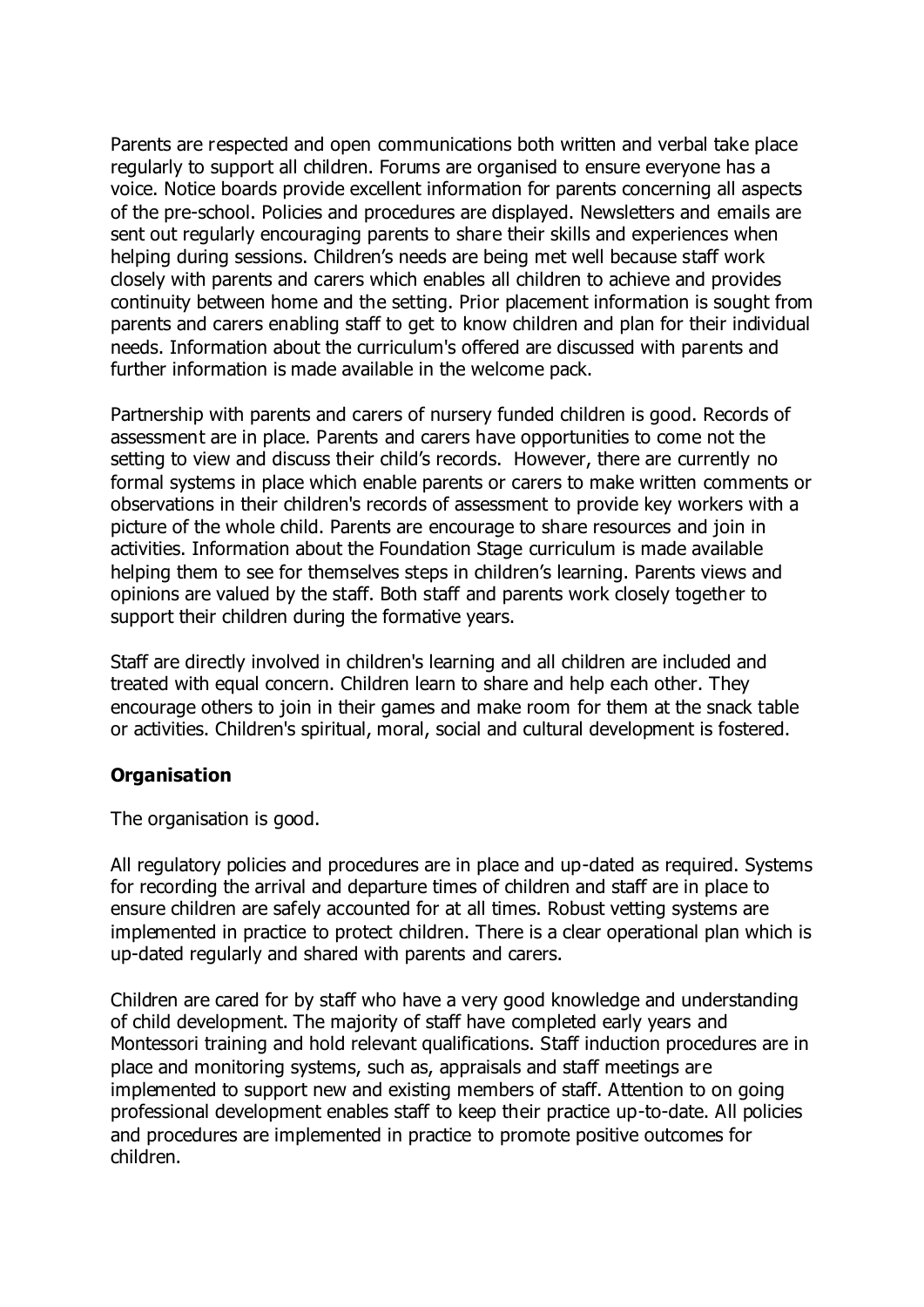Leadership and management of nursery funded children is good. The provider and managers are very responsive to the needs of children, parents and staff. Individual training budgets are in place to support all members of staff. Regular staff meetings take place to support the delivery of the Foundation Stage curriculum in conjunction with the Montessori philosophy. Managers monitor classroom practice to ensure all staff continue to work appropriately with children. Overall, children's needs are met.

#### **Improvements since the last inspection**

Not applicable

# **Complaints about the childcare provision**

Since registration there have been no complaints made to Ofsted that required the provider or Ofsted to take any action in order to meet the National Standards.

The provider is required to keep a record of complaints made by parents, which they can see on request. The complaints record may contain complaints other than those made to Ofsted.

# **THE QUALITY AND STANDARDS OF THE CARE AND NURSERY EDUCATION**

On the basis of the evidence collected on this inspection:

The quality and standards of the care are good. The registered person meets the National Standards for under 8s day care and childminding.

The quality and standards of the nursery education are good.

# **WHAT MUST BE DONE TO SECURE FUTURE IMPROVEMENT?**

The quality and standards of the care

To improve the quality and standards of care further the registered person should take account of the following recommendation(s):

- increase opportunities for children to develop their understanding about personal hygiene; ensure positive steps are taken to promote the good health of children with regard to hand drying facilities
- increase the current opportunities for children to access role play scenarios enabling them to develop their imagination based on real and imagined experiences; this also applies to nursery education